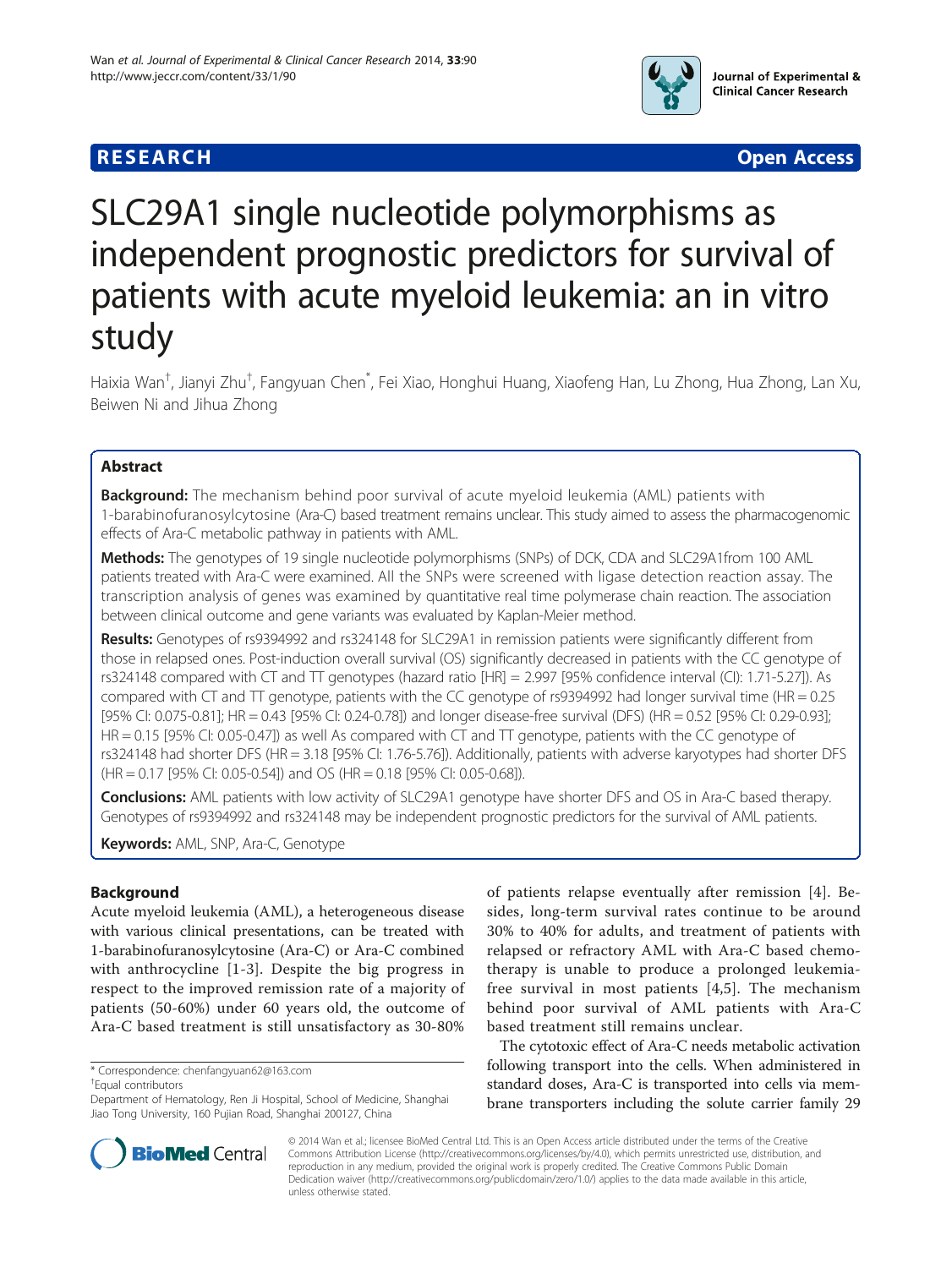(nucleoside transporters) member 1 (SLC29A1) [[6](#page-7-0),[7](#page-7-0)]. High-dose Ara-C diffuses into the cell at a rate higher than that of pump-mediated transport [[6,7\]](#page-7-0). Inside the cell, Ara-C is converted to its active triphosphate form (Ara-CTP) through a series of phosphorylation actions mediated by deoxycytidine kinase (DCK), deoxycytidylate kinase and nucleoside diphosphate kinase (NDPK) [[8,9](#page-7-0)] (Figure 1). DCK is the rate-limiting enzyme in this process. Ara-CTP plays its cytotoxic role by incorporating into DNA to inhibit DNA synthesis in a competitive way, resulting in leukemic cell death [\[10-](#page-7-0)[13\]](#page-8-0). Cytoplasmic 5'-nucleotidase (5-NT) dephosphorylates Ara-CMP, a key intermediate, to prevent accumulation of Ara-CTP, which might reduce cellular sensitivity to the cytotoxic activity of Ara-C [\[14](#page-8-0)]. CDA can catalyze the hydrolytic deamination of Ara-C to its inactive metabolite 1-B-Darabinofuranosyluracil (Ara-U). Ribonucleotide reductase (RRM), which consists of 2 subunits, could decrease Ara-C cytotoxycity by catalyzing the de novo synthesis of dNTP which could inhibit the function of DCK [\[15-18\]](#page-8-0).

Genes involved in Ara-C transport and metabolism, and the potential mechanisms of Ara-C resistance, are investigated in the previous studies. DCK can be inhibited by increased dCTP pool through a negative feedback, and increased CDA function leads to increase in the deamination of Ara-C to AraU [\[19](#page-8-0)-[21\]](#page-8-0). Decreased Ara-C transport over the cell membrane into the cytoplasm [[6,](#page-7-0)[22\]](#page-8-0) or inactivation of DCK [[23](#page-8-0),[24](#page-8-0)] can both offset the cytotoxic function of Ara-C. Our previous study showed continuous exposure to Ara-C could induce drug resistance with decreased transcription level of DCK and SLC29A1 as well as elevated mRNA expression of CDA (data not shown). Genetic variations, particularly SNPs, have been identified in these genes involved in Ara-C transport and metabolism [\[25-27](#page-8-0)]. Both in vivo and in vitro studies demonstrated that the activities of these enzymes are correlated with polymorphic gene variations [[28](#page-8-0),[29](#page-8-0)], and some of these SNPs



are even highly correlated with treatment response and survival of AML patients with Ara-C based chemotherapy [[30](#page-8-0)-[33](#page-8-0)]. Previous study found that rs329491 of SLC29A1 maybe a favorable survival factor for patients with pancreatic cancer [[34](#page-8-0)]. Another study also showed that rs9394992 may be associated with the survival of patients with non-small cell lung cancer [[35](#page-8-0)]. However, none of these SNPs have been reported in leukemia patients.

To investigate the possible involvement of genes correlating with Ara-C transport and metabolism in patients with chemotherapy-resistant AML, we assessed the pharmacogenomic effects of Ara-C metabolic/transport pathway in AML in this study.

#### Results

#### Patients' characteristics and treatment outcomes

Baseline characteristics and treatment results of the 100 AML patients were summarized in Table 1. A total of 51 patients (54.8%) were of normal karyotype. Among the patients who were available for their cytogenetic or molecular information, 14 patients had t (8; 21) (q22; q22). Of the 93 patients detected, 8 patients carried NPM1 mutation, and 5 patients with FLT3 internal tandem duplication (ITD) mutation were identified in 92 patients. The median and mean follow-up duration were 44 and 37.8 months, respectively. 74% (n = 74) of patients achieved remission after one cycle  $(n = 69)$  or two cycles  $(n = 5)$  of Ara-C based induction chemotherapy. Overall,

|  |  | <b>Table 1 Characteristics of AML patients</b> |  |  |  |
|--|--|------------------------------------------------|--|--|--|
|--|--|------------------------------------------------|--|--|--|

| <b>Characteristics</b>     | $\Sigma$ n | n              | %              | Median (range)   |
|----------------------------|------------|----------------|----------------|------------------|
| Gender (Male/female)       | 100        | 42/58          | 42/58          |                  |
| Age (years)                | 100        |                |                | 43 (17-76)       |
| Bone marrow blasts (%)     | 92         |                |                | 67.3 (37.5-97)   |
| WBC count $(x10^9/L)$      | 95         |                |                | 17.9 (2.5-193.9) |
| FAB classification         | 100        |                |                |                  |
| M <sub>2</sub>             |            | 10             | 10             |                  |
| M4                         |            | 48             | 48             |                  |
| M <sub>5</sub>             |            | 40             | 40             |                  |
| M <sub>6</sub>             |            | $\overline{2}$ | $\overline{2}$ |                  |
| Karyotype                  | 93         | 51/42          | 54.8/45.2      |                  |
| Normal/abnormal            |            |                |                |                  |
| Favorable                  |            | 20             | 21.5           |                  |
| Intermediate               |            | 65             | 69.9           |                  |
| Adverse                    |            | 8              | 8.6            |                  |
| NPM1                       | 93         | 8/85           | 8.6/91.4       |                  |
| Positive/negative          |            |                |                |                  |
| FLT-ITD                    | 92         | 5/87           | 5.4/94.6       |                  |
| Positive/negative          |            |                |                |                  |
| FAD Formal American Dubish |            |                |                |                  |

FAB, French-American-British.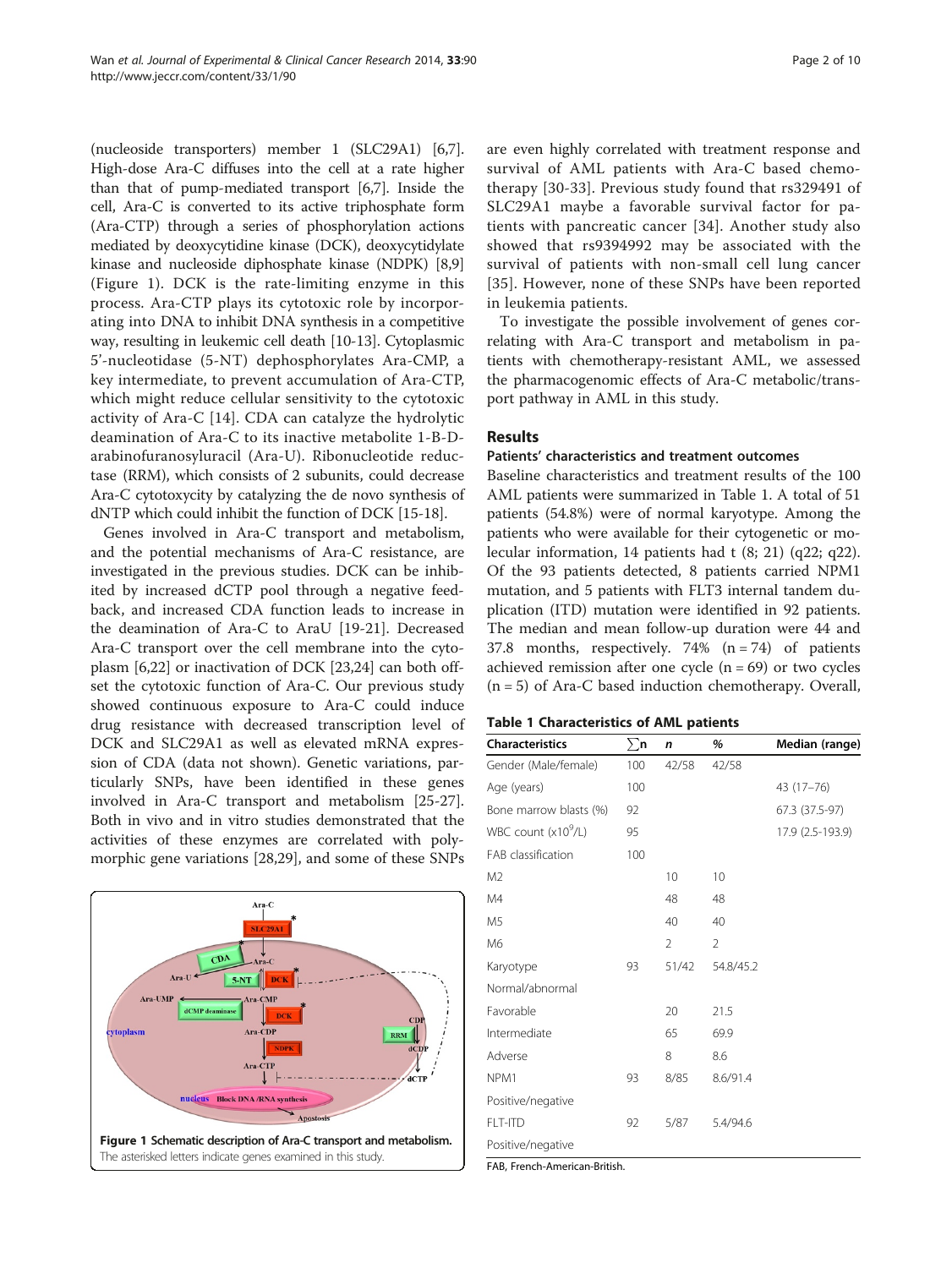## Transcription level of genes involving in Ara-C transport and metabolism

To detect the transcription of DCK, CDA and SLC29A1, we examined mRNA expression of these genes in the leukemia blasts from the bone marrow of AML patients. The results showed that the RNA expression of DCK and SLC27A1in patients with complete remission was higher than that of non-remission ones, while CDA expression in the remission patients was lower than that of non-remission ones (Figure 2). The similar results was identified in our previous in-vitro study as well (Additional file [1c](#page-7-0)).

## Genotype frequencies of DCK, CDA and SLC29A1 polymorphisms

19 SNPs (Table [2](#page-3-0)) of DCK, CDA and SLC29A1 were screened in 100 AML patients and 100 healthy controls, and their genotype frequencies and allele frequencies were summarized (Additional file [2](#page-7-0)). SNP15 was excluded from analysis since only one genotype was identified in the AML patients and normal healthy controls. Genotype frequencies of the other 18 SNPs were identified in Hardy-Weinberg equilibrium ( $\chi^2$  = 0.002-3.590,  $P = 0.580 - 0.960$ . No difference of genotype and allele frequencies of all the 18 SNPs were found between the AML patients and the healthy controls. Genotype frequencies were not significantly different between male and female AML patients. No significant correlation was observed between other AML prognostic factors including WBC at presentation, age or cytogenetic abnormalities, and genotypes of SLC29A1 polymorphic variants. The two SNPs of SLC29A1b, rs324148 and rs9394992, were not in strong linkage disequilibrium (LD) (D' = 0.73,  $r^2$  = 0.11) in CHB as well as LD and CEU (D' = 0.38,  $r^2$  = 0.03) (Figure [3a](#page-3-0), b).



#### Impact of SNP genotypes on treatment response

To identify the correlation between genotypes of SNPs with Ara-C based treatment response, all 19 SNPs were screened. The results showed that genotype frequency of genotype CC in SNP16 was higher in relapsed patients, while frequencies of CT and TT were higher in remission ones  $(P = 0.04)$ . For SNP18, more genotype frequency of genotype CC was found in remission patients, while higher frequencies of genotype CT and TT were found in relapsed ones  $(P = 0.0004)$  (Figure [4a](#page-4-0), b).

## Impact of genotypes of rs9394992 and rs324148 on SLC29A1 transcription

To further investigate the effect of different genotypes of polymorphic varies on the transcription of SLC29A1, we evaluated the mRNA expression of the rs9394992 and rs324148 of SLC29A1 in AML patients. Higher mRNA expression of genotype TT was observed in rs324148, as compared to that of genotype CC ( $P < 0.01$ ). Higher expression of genotype CC was observed in rs9394992 compared with genotype CT and TT  $(P < 0.01)$  (Figure [4](#page-4-0)c), which indicated that SNPs might modify Ara-C toxicity through transcription regulation.

#### The effect of SNPs on Ara-C based treatment outcomes

Univariate analysis found that SNP18 (rs9394992) and SNP16 (rs324148) of SLC29A1, were significant prognostic factors to OS and DFS (Figure [5\)](#page-4-0). The CC genotype of SNP16 was significantly associated with shorter overall survival time compared to the CT and TT genotypes (hazard ratio [HR] = 2.997 [95% confidence interval (CI): 1.71-5.27],  $P = 0.0001$ ) (Figure [5a](#page-4-0)). The genotype of CC in SNP18 was significantly associated with longer survival time compared to CT  $(HR = 0.25)$  [95% CI: 0.075-0.81], P = 0.02) or TT genotypes (HR = 0.43 [95% CI: 0.24- 0.78],  $P = 0.005$  (Figure [5](#page-4-0)c). This association was more significant in patients with both genotype CC of rs324148 and genotype CT + TT of rs9394992 (Figure [6](#page-5-0)a).

The CC genotype of SNP16 was significantly associated with shorter DFS compared to the CT and TT genotypes (HR = 3.18 [95% CI: 1.76-5.76], P = 0.0001) (Figure [5b](#page-4-0)). Genotype of CC of SNP18 was associated with longer DFS compared to  $CT$  (HR = 0.52 [95% CI: 0.29-0.93],  $P = 0.03$  or TT genotypes (HR = 0.15 [95% CI: 0.05- 0.47],  $P = 0.001$  (Figure [5d](#page-4-0)). This association was more significant in patients with both genotype CC of rs324148 and genotype CT + TT of rs9394992 (Figure [6](#page-5-0)b).

## Impact of other variables on Ara-C based treatment outcomes

No effects of age, gender and FAB subtypes on the DFS and OS of AML patients were identified (Additional file [3](#page-7-0)), whereas adverse cytogenetic abnormalities indicated poorer prognosis. However, no difference of DFS and OS was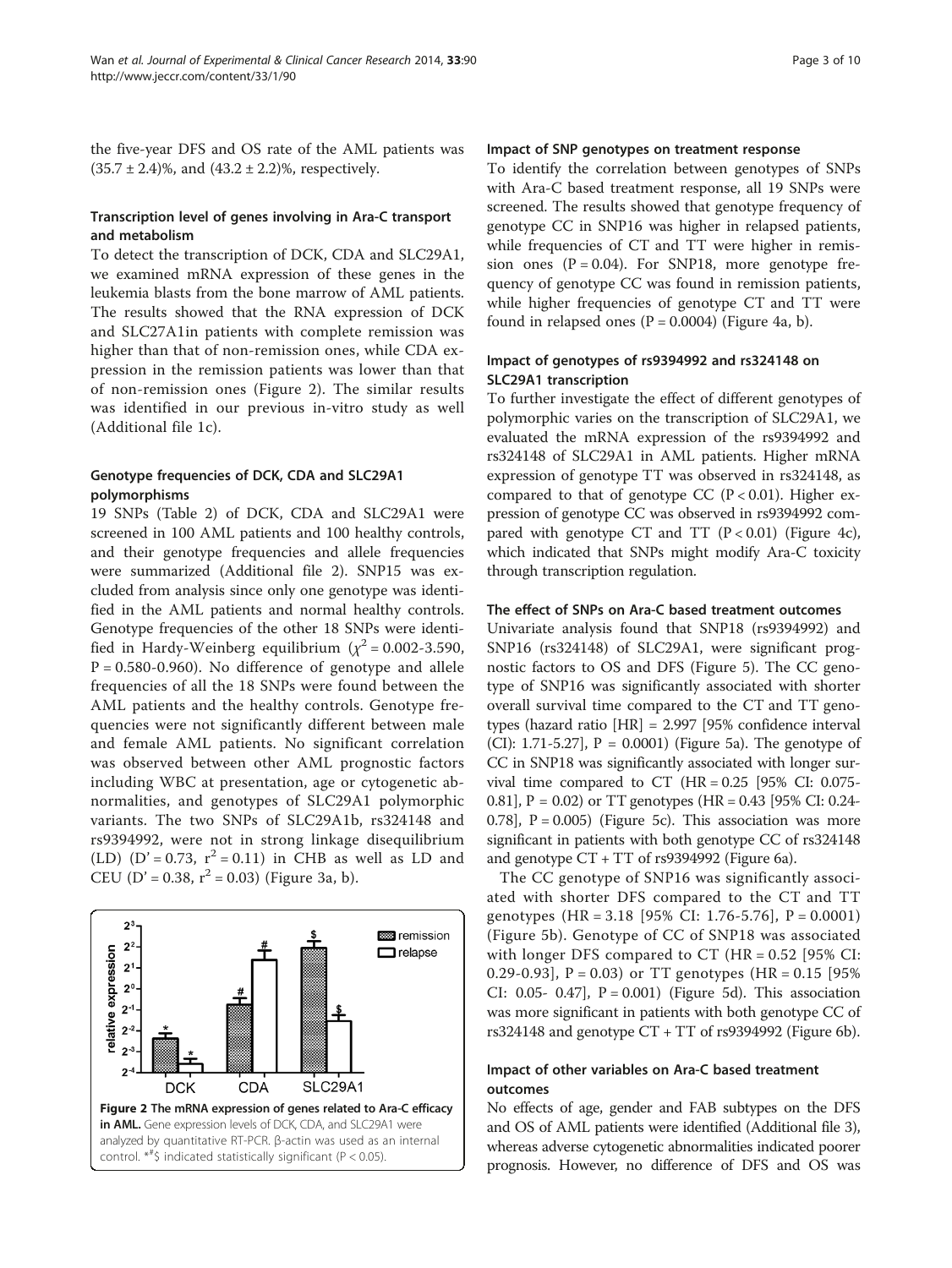<span id="page-3-0"></span>Table 2 Characteristics of 19 SNPs

| Gene           | <b>SNP</b>        | <b>HGVS Names</b>              | ref SNP ID | <b>Global MAF</b> | Location | Chromosome position |
|----------------|-------------------|--------------------------------|------------|-------------------|----------|---------------------|
| <b>DCK</b>     | SNP1              | NM 000788.2:c.-201C > T        | rs2306744  | 0.060/130         | exon     | 4:71859352          |
|                | SNP <sub>2</sub>  | NM 000788.2:c.207 + 9846A > G  | rs12648166 | 0.458/998         | intron   | 4:71873745          |
|                | SNP3              | NM 000788.2:c.757-1205C > T    | rs4694362  | 0.467/1015        | intron   | 4:71893864          |
|                | SNP4              | NM 000788.2:c.165C > T         | rs4643786  | 0.227/494         | exon     | 4:71895260          |
|                | SNP5              | NM 000788.2:c.207 + 11338A > G | rs7684954  | 0.197/430         | intron   | 4:71875237          |
|                | SNP <sub>6</sub>  | NM 000788.2:c.666-346 T > C    | rs936869   | 0.196/426         | intron   | 4:71892036          |
|                | SNP7              | NM 000788.2:c.92-1110 T > C    | rs3775289  | 0.193/419         | intron   | 4:71862674          |
| <b>CDA</b>     | SNP8              | NM 000788.2:c.266 + 3264A > G  | rs1689924  | 0.482/1049        | intron   | 1:20934796          |
|                | SNP9              | NM 000788.2:c.267-4159C > T    | rs572529   | 0.350/761         | intron   | 1:20936176          |
|                | SNP <sub>10</sub> | NM 000788.2:c.267-4087G > A    | rs477155   | 0.279/606         | intron   | 1:20936248          |
|                | SNP11             | NM 000788.2:c.154 + 1015A > G  | rs818202   | 0.480/1045        | intron   | 1:20916791          |
|                | SNP12             | NM 000788.2:c.155-7161G > A    | rs818199   | 0.386/840         | intron   | 1:20924260          |
|                | SNP13             | NM 000788.2:c.266 + 1809G > A  | rs10916827 | 0.345/752         | intron   | 1:20933341          |
|                | SNP14             | NM 000788.2:c.266 + 2751G > A  | rs527912   | 0.349/759         | intron   | 1:20934283          |
|                | SNP15             | NM 000788.2:c.208G > A         | rs60369023 | 0.002/4           | exon     | 1:20931474          |
| <b>SLC29A1</b> | SNP16             | NM 001078174.1:c.30-549 T > C  | rs324148   | 0.228/496         | intron   | 6:44196578          |
|                | SNP17             | NM 001078174.1:c.1260-201A > G | rs760370   | 0.344/750         | intron   | 6:44200953          |
|                | SNP18             | NM 001078174.1:c.29 + 913C > T | rs9394992  | 0.290/631         | intron   | 6:44195992          |
|                | SNP19             | NM 001078174.1:c.-54-3077A > G | rs693955   | 0.189/411         | intron   | 6:44191920          |

SNP, single-nucleotide polymorphism; rfID., reference SNP identification; HGVS Names, Human Genome Variation Societyname; MAF, minor allele frequency.



Colors ranging from bright red to light red to white indicate the range of r2 values from high to low. The link of rs9394992 to rs324148 that we identified in the survival analysis for AML patients is in the white (a) or light red box (b) with r2 < 0.5. CHB: Han Chinese in Beijing, China. CEU: Utah residents with Northern and Western European ancestry from CEPH collection.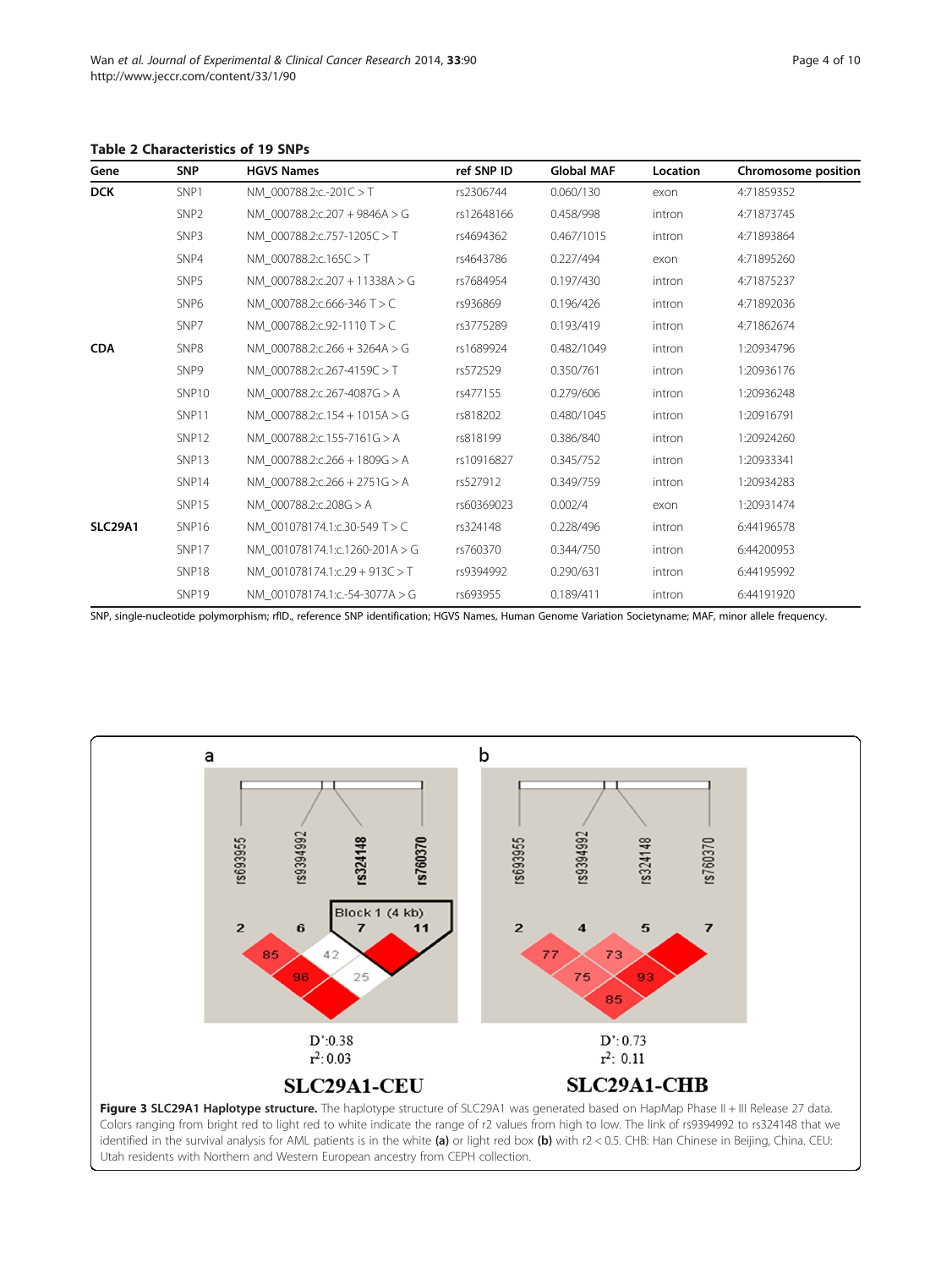<span id="page-4-0"></span>

observed between intermediate and favorable cytogenetic abnormalities (Figure [7](#page-5-0)).

#### **Discussion**

It has been demonstrated in the previous studies that cytogenetics and molecular abnormalities were independent

predictors for the prognosis of AML patients [\[36-38](#page-8-0)]. However, in our study, adverse cytogenetic abnormalities only accounted for 8.6% ( $n = 93$ ) of patients. The majority of patients was with intermediate and favorable cytogenetics and showed no difference in survival. As Ara-C forms the backbone of the treatment regimen, understanding the

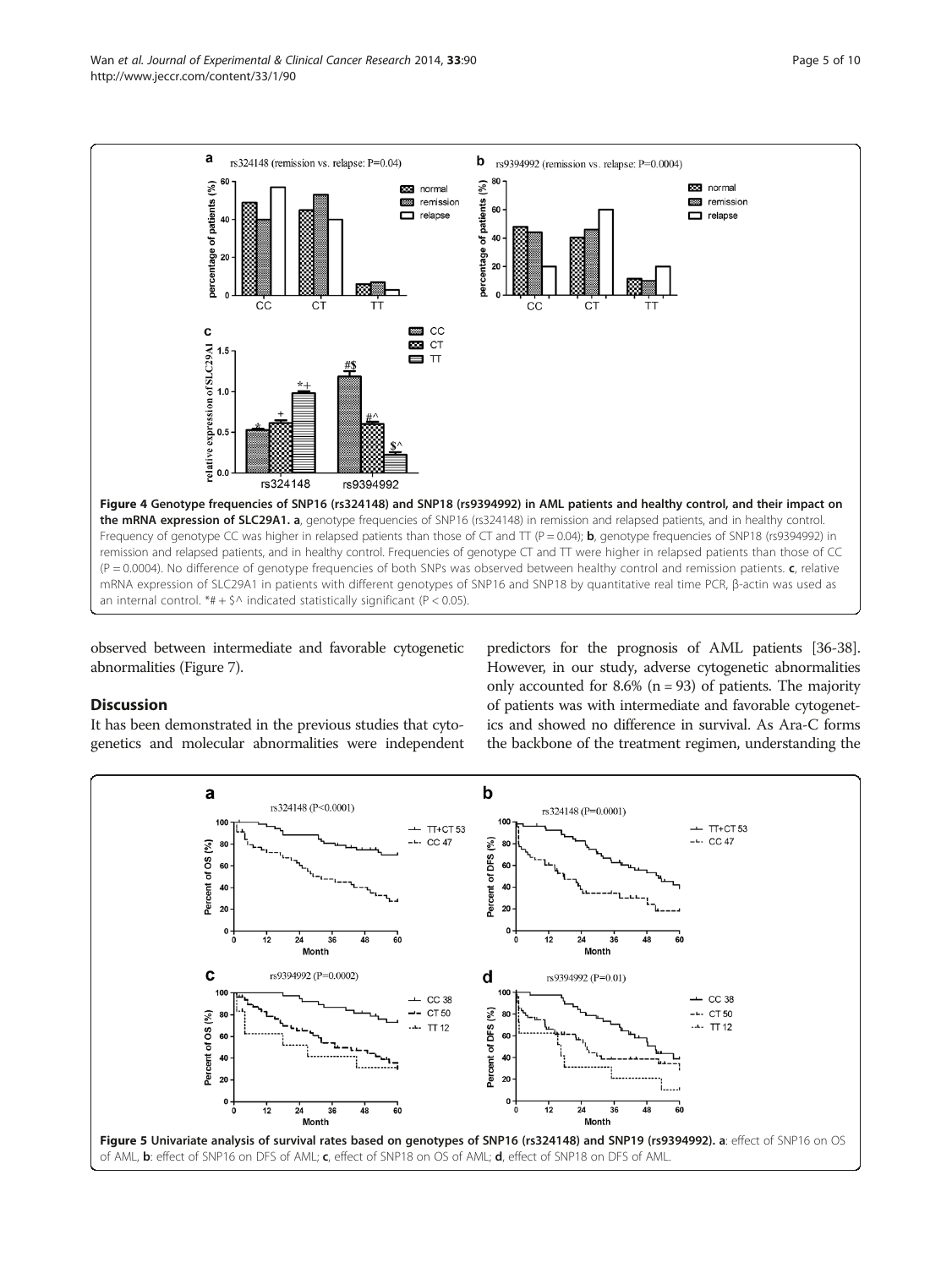<span id="page-5-0"></span>

contribution of pharmacogenetics to Ara-C response may help dissection of AML with distinct prognosis, so as to individualize chemotherapy and potentially improve the outcomes of AML patients.

In our study, we observed single SNP and SNP-SNP interactions in the Ara-C transport pathway, which could account for the interpatient variability of treatment outcomes in AML patients. When tested independently, both SNP rs324148 and rs9394992 in the SLC29A1gene contributed to Ara-C resistance in patients with AML who received Ara-C based treatment, and they were also significant prognostic factors for survival of these patients. The genotypes of these two SNPs showed various mRNA expressions, which may be responsible for varied response to Ara-C treatment. Although the SNPs in our study located in the intron region of SLC29A1, they affected mRNA expression, which might be due to direct regulation of transcription by altering RNA elongation, splicing or maturation [[39-41\]](#page-8-0).

SLC29A1 was expressed in 83% of the AML patients [[6\]](#page-7-0). The results of the studies on the association between SLC29A1 of human AML blasts and clinical drug response were not consistent. Previous data showed that there was no association between SLC29A1 and Ara-C sensitivity [[42](#page-8-0)]. However, some studies demonstrated close correlation of SLC29A1 with Ara-C resistance, treatment response and survival of patients with AML. The inhibition of SLC29A1 expression may induce Ara-C resistance; thereby reduce the overall survival of patients with AML [\[6](#page-7-0)[,43](#page-8-0)]. FLT3-ITD indicates poor prognosis in AML, and one of the mechanisms involved was to suppress the expression of SLC29A1 to induce Ara-C resistance in AML patients [\[44\]](#page-8-0).

Besides SLC29A1, other genes or mechanisms may be responsible for Ara-C resistance. Previous in-vitro studies showed that the expression of DCK was correlated with cellular sensitivity to Ara-C, while decreased DCK activity was observed in Ara-C resistant cell lines [[24,45,46\]](#page-8-0). DCK and 5-NT mRNA expression in leukaemic blasts at diagnosis was correlated with clinical outcome [\[47\]](#page-8-0), although no alterations in DCK expression and/or activity were observed in resistant and sensitive AML patients [[48\]](#page-9-0). Alternatively spliced forms of DCK with reduced activity were found in Ara-C resistant blasts [[48,49](#page-9-0)], suggesting that DCK may contribute to Ara-C resistance. Our study detected higher DCK expression in leukemia blast in remission patients, but failed to find any difference of polymorphisms between remission and relapsed patients. CDA may be another factor for Ara-C resistance. Elevated CDA activity was correlated with Ara-C resistance [\[33](#page-8-0),[50\]](#page-9-0). CDA could be an independent prognostic parameter for survival in AML patients treated with Ara-C [[27](#page-8-0)]. Other genes, including 5-NT and RRM1 or RRM2, were also found to be involved in Ara-C resistance [\[14](#page-8-0),[26,47](#page-8-0),[51,52](#page-9-0)].

Our study failed to detect the activity of SLC29A1A in AML patients, in whom we inferred SLC29A1 activity from genotype or mRNA expression correlated with Ara-C sensitivity [\[43\]](#page-8-0). In addition, we could not differentiate

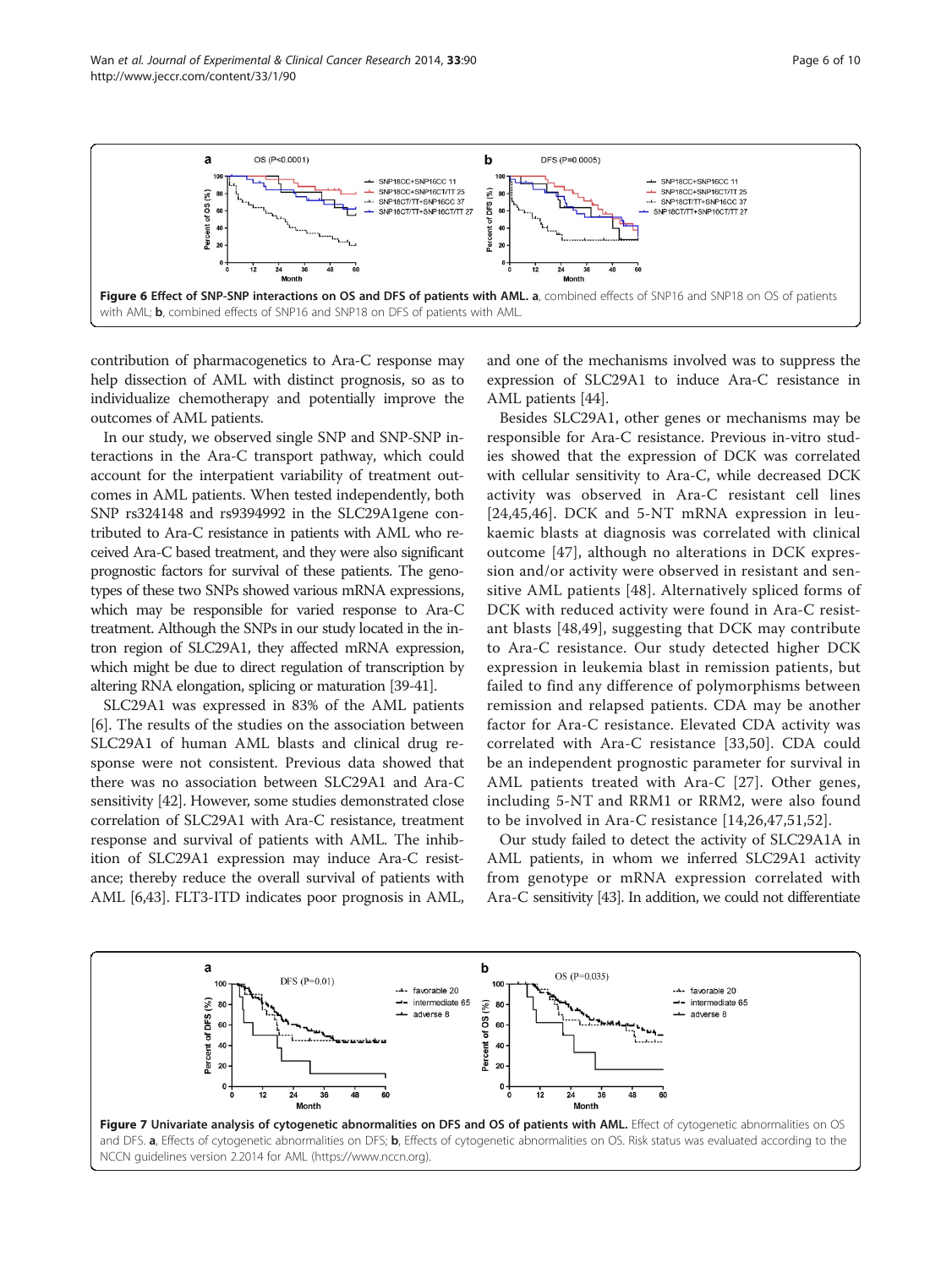the difference of survival between different genotype combinations of rs9394992 and rs324148, which might be due to other SNPs. Studies showed DCK rs4694362 (CC genotype) may be a poor prognostic factor for the OS of AML patients. SLC29A1 rs3734703 (AA or AC genotype) together with TYMS rs2612100 (AA genotype) were associated with shorter relapse free survival (RFS) [\[31](#page-8-0)]. Polymorphisms within the CDD gene also had an impact on the survival of patients with AML [[27](#page-8-0)]. In AML patients without FLT3-ITD, variant allele of rs10883841 in 5-NT was associated with shorter survival [\[26\]](#page-8-0). In addition, polymorphisms of other genes were also identified to be responsible for the prognosis of AML patients [[53,54](#page-9-0)]. Therefore, more parameters need to be included for better prognostic stratification.

Interestingly, our previous study found that fludarabine (Flu) may restore the Ara-C sensitivity in AML blasts (Additional file [1](#page-7-0)a,b) and increase the cytoxicity of Ara-C (Additional file [1](#page-7-0)a), partially by increasing the mRNA expression of DCK, SLC29A1, and decreasing mRNA expression of CDA, RRM1 and RRM2 (Additional file [1c](#page-7-0)). Clinical studies also suggested that Flu may have a beneficial impact on the antileukemic efficacy of Ara-C-based salvage therapy for relapsed and refractory AML [[55](#page-9-0),[56\]](#page-9-0).

In conclusion, cytogenetics might not be enough to predict the prognosis of AML. Polymorphisms in genes related to its Ara-C metabolism may serve as biomarkers for Ara-C sensitivity, treatment response, and prognostic markers in AML, thus individualize chemotherapy and potentially improve outcomes of AML patients.

## Materials and methods Patients

From July 2004 to July 2009, 100 Asian Chinese adults with de novo AML other than M3 were randomized to receive low-dose cytarabine (100 mg/m<sup>2</sup> intravenously for 24 hours, given on day  $1-7$ ; n = 100) plus daunorubicin (45 mg/m<sup>2</sup> intravenously on day 1-3) or indarubicin (10 mg/m<sup>2</sup> intravenously on day 1–3). High-dose cytarabine  $(2 \text{ g/m}^2 \text{ intravenously over } 3 \text{ hours, given every})$ 12 hours on day  $1-3$ ; n = 27) was administered to patients for second cycle induction  $(n = 4)$  or for consolidation. All patients were chemonaive at enrollment with leukemia blasts > 70% in the bone marrow. Meanwhile, 100 healthy controls (media age: 46 years, range 14–84 years;  $n = 50$  for male) were also included.

Subjects diagnosed with any other cancers or perniciously administered cytotoxic drugs or radiation was excluded. Primary bone marrow samples were collected after informed consent was obtained from patients or their guardians, in accordance with the Declaration of Helsinki. This study was approved by the institutional research board at Renji Hospital, Shanghai.

## SNP selection and genotyping

Three cytarabine transport and metabolism genes including SLC29A1, DCK and CDA were reported to potentially involve in the response to cytarabine. Based on the database from NCBI [\(http://www.ncbi.nlm.nih.gov/](http://www.ncbi.nlm.nih.gov/)) and International Hap-Map project ([http://hapmap.ncbi.](http://hapmap.ncbi.nlm.nih.gov/) [nlm.nih.gov/](http://hapmap.ncbi.nlm.nih.gov/)), 19 candidate SNPs in these genes were initially selected.

Mononuclear cells (MNCs) were purified with Ficoll. Genomic DNA was extracted from MNC samples using standard methods recommended and normalized to 1 μg/μl. Quality and quantity of the extracted DNA was checked on a Nanodrop ND-1000 UV–vis Spectrophotometer (NanoDrop Technologies, Wilmington, DE, USA) by spectral absorption scans from 230 to 350 nm. Genotyping for the all genes' polymorphism was performed using ligase detection reaction (LDR) assay following the manufacturer's instructions. Genespecific polymerase chain reaction (PCR) primers and fluorogenic probes for allelic discrimination were supplied by Shanghai Generay Biotech. PCR cycling and ligation reactions were performed in a GeneAmp PCR System 9700 (Applied Biosystems, Foster City, CA) according to the conditions specified by the manufacturer. Ligation products were analyzed using ABI PRISM® 377 DNA Sequencer (Applied Biosystems, Foster City, CA). Genotyping results were duplicated in 15% of samples with 100% concordance between repeats.

Genomic DNA was extracted from peripheral blood samples of 100 healthy donors using QIAamp blood DNA isolation kits (Qiagen Sciences, Maryland, USA) as per the manufacturer's protocol. Genotyping was performed as described for the patient population.

## Real time PCR

 $0.5 \times 10^6$  leukemia cells were harvested, and total RNA was extracted using the RNeasy Plus Mini kit (QIAGEN, GmbH, Hilden, Germany) following the manufacturer's protocol. RNA quality and quantification were assessed using the optical spectrometry 260/280 nm ratio. Subsequently, mRNA was reverse transcribed to cDNA using Applied Biosystems High Capacity Reverse Transcription kit (Applied Biosystems, Foster City, CA). Quantitative RT-PCR was performed for DCK, CDA and SLC, with β-actin as the internal control, using SYBR Premix Ex Taqs (TaKaRa, Kyoto, Japan) on the Roche LightCycler® 480 system (Roche, Mannheim, Germany). Total reaction was carried out in 10 μL volume, which consisted of 5 μL SYBR Premix Ex Taqs Master Mix, 0.1 μL primers (final of 10 nM forward and reverse primers), and 4 μL water, along with 0.8 μL cDNA. The fast thermocycler parameters were: 95°C for 10 seconds, and 40 cycles of 95°C for 5 second then 60°C for 30 seconds and 78°C for 1 second. The qRT-PCR was run in triplicate and individual samples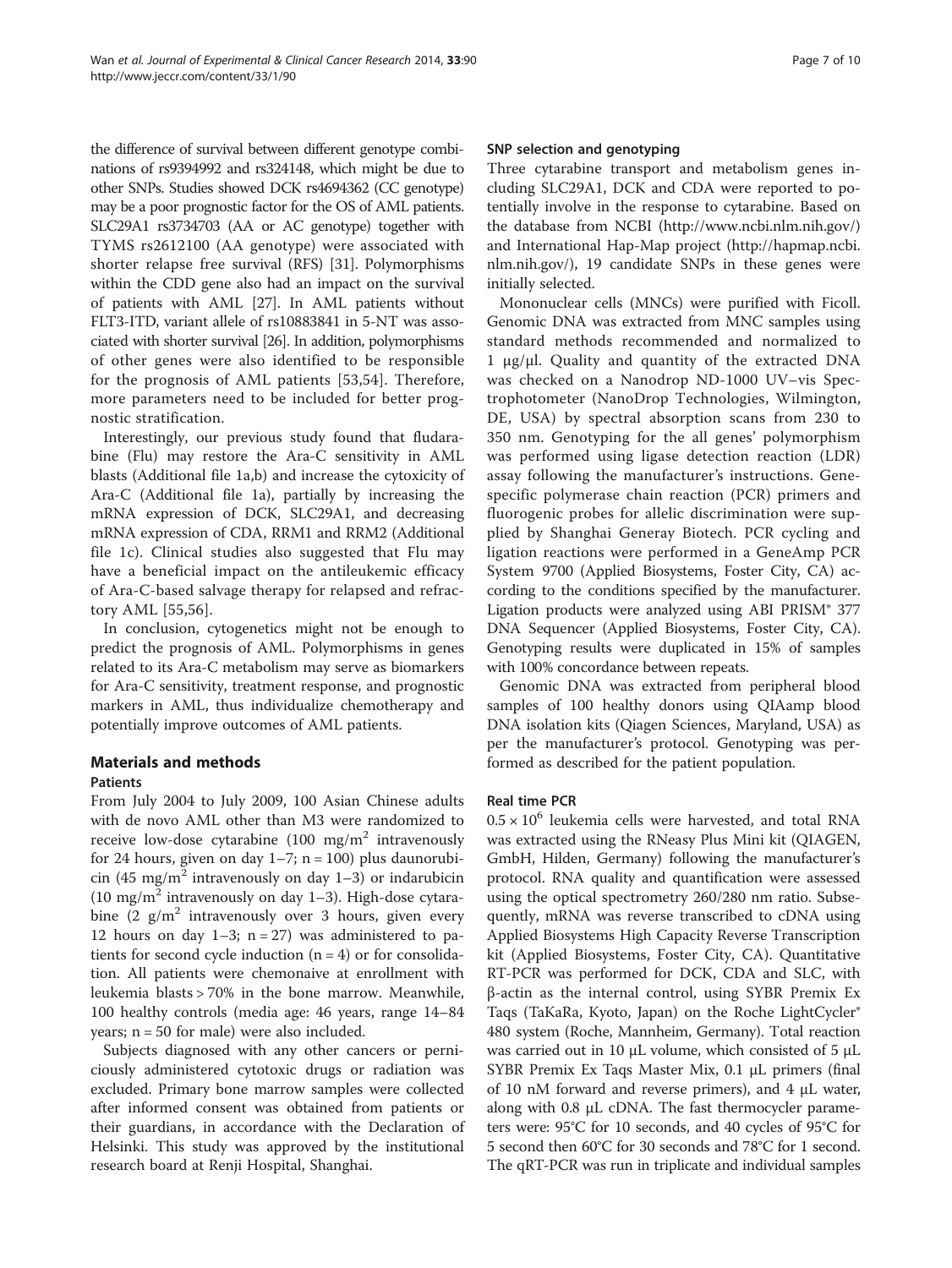<span id="page-7-0"></span>run in triplicate on the RT-PCR plates. Primers were supplied by Sangon Biotech in shanghai.

#### **Definitions**

Disease-free survival (DFS) was defined as time from remission to failure at the end of two courses, relapse or death of any cause. Overall survival (OS) was defined as time from study entry to death of any cause. Complete remission (CR) after induction chemotherapy was defined as: (1) normal values for absolute neutrophil  $(>1000/mcL)$  and platelet counts  $(≥100,000/mcL)$  independent of transfusion; (2) less than 5% of blast cells, no blasts with Auer rods on bone marrow examination; (3) absence of extramedullary leukemia. Partial remission (PR) was defined as decrease of at least 50% in the percentage of blasts to 5-25% in the bone marrow aspirate and the normalization of blood counts. CR and PR were defined as overall remission. Relapse was defined as marrow infiltration by more than 5% of blast cells in previous normal bone marrow or evidence of extramedullary leukemia. Patients lost to follow-up, survived (for OS) or maintained remission (for DFS) up to the end of the research were censored at their date of last known contact.

#### Statistical analysis

Differences of the frequencies between genotypes and alleles in AML (remission and relapsed) patients and normal controls were evaluated using Chi-square test and Fisher's exact test when data were sparse. The expression of mRNA between different genotypes of SNPs or between different genes was analyzed with  $t$  test. DFS and OS were calculated using Kaplan-Meier estimates. A cut off P-value of 0.05 was adopted for all statistical analyses. Statistical significance is represented by the two-tailed P values.

## Additional files

[Additional file 1:](http://www.jeccr.com/content/supplementary/s13046-014-0090-9-s1.doc) Effects of Fludarabine on cytotoxicity of Ara-C and expression of genes involved in Ara-C metabolism and transport in vitro. a, IC50 of HL60 and Ara-C resistant HL60 cell line (HL60R). IC50 of Ara-C in HL60 was (0.15±0.1)μg/ml, and IC50 of Ara-C in HL60R was (47.87±4.02) μg/ml, P=0.002. b, effects of fludarabine on the cytotoxicity of Ara-C in HL60R cell line. After incubation with fludarabine (20μg/ml) and/or Ara-C (800μg/ml) for 24 hours, cell number was counted using Trypan-blue to exclude dead cells. \*^&\$#+@ indicate statistically significant (P<0.05).c, relative mRNA expression of DCK, CDA, 5-NT, RRM1, RRM2 and SLC29A1 in HL60 and HL60R cells after 24-hour incubation with Flu and/or Ara-C. mRNA was detected by real time quantitative PCR, and β-actin was used an an internal control. \*^&#+@ indicate statistically significant (P<0.05).

[Additional file 2:](http://www.jeccr.com/content/supplementary/s13046-014-0090-9-s2.doc) Genotype/allele frequencies of 19 SNPs of DCK, CDA and SLC29A1 in healthy control and AML patients. a, b, c showed genotype frequencies of 19 SNPs of DCK, CDA and SLC29A1; d, e, f showed allele frequencies of 19 SNPs of DCK, CDA and SLC29A1. No significant difference of genotype/allele frequencies was observed between the AML

patients and healthy controls. Genotype frequencies of the 18 SNPs except SNP15 (only one genotype in AML patients and normal donors) were found to be in Hardy-Weinberg equilibrium  $\chi^2 = 0.002$ -3.590, P = 0.580-0.960).

[Additional file 3:](http://www.jeccr.com/content/supplementary/s13046-014-0090-9-s3.doc) Univariate analysis of gender, age, FAB classification on DFS and OS of patients with AML. a, Effect of age on OS and DFS; b, effect of gender on OS and DFS; c, effect of FAB classification on OS and DFS.

#### Competing interests

The authors declare that they have no competing interests.

#### Authors' contributions

HW performed the research, analyzed the data, and wrote the manuscript; FC designed and supervised the research; JZ, FX and HH collected clinical samples and data; JZ was responsible for part of the experiment. All authors read and approved the final manuscript.

#### Acknowledgments

The authors appreciated the contribution from the members of Leukemia Research Institute in Ren Ji Hospital. The study was partially supported by Science and Technology Commission of Shanghai Municipality (no.14411950704), Shanghai Jiaotong University as well as the Science and Technology Research Fund (2008XJ015).

#### Received: 2 September 2014 Accepted: 20 October 2014 Published online: 15 November 2014

#### References

- 1. Harousseau JL, Reiffers J, Hurteloup P, Milpied N, Guy H, Rigal-Huguet F, Facon T, Dufour P, Ifrah N: Treatment of relapsed acute myeloid leukemia with idarubicin and intermediate-dose cytarabine. J Clin Oncol 1989, 7:45–49.
- 2. Nazha A, Kantarjian H, Ravandi F, Huang X, Choi S, Garcia-Manero G, Jabbour E, Borthakur G, Kadia T, Konopleva M, Cortes J, Ferrajoli A, Kornblau S, Daver N, Pemmaraju N, Andreeff M, Estrov Z, Du M, Brandt M, Faderl S: Clofarabine, idarubicin, and cytarabine (CIA) as frontline therapy for patients </=60 years with newly diagnosed acute myeloid leukemia. Am J Hematol 2013, 88:961–966.
- 3. Willemze R, Suciu S, Meloni G, Labar B, Marie JP, Halkes CJ, Muus P, Mistrik M, Amadori S, Specchia G, Fabbiano F, Nobile F, Sborgia M, Camera A, Selleslag DL, Lefrère F Sr, Magro D, Sica S, Cantore N, Beksac M, Berneman Z, Thomas X, Melillo L, Guimaraes JE, Leoni P, Luppi M, Mitra ME, Bron D, Fillet G, Marijt EW, et al: High-dose cytarabine in induction treatment improves the outcome of adult patients younger than age 46 years with acute myeloid leukemia: results of the EORTC-GIMEMA AML-12 trial. J Clin Oncol 2014, 32:219–228.
- Norsworthy K, Luznik L, Gojo I: New treatment approaches in acute myeloid leukemia: review of recent clinical studies. Rev Recent Clin Trials 2012, 7:224–237.
- 5. Tallman MS, Gilliland DG, Rowe JM: Drug therapy for acute myeloid leukemia. Blood 2005, 106:1154–1163.
- 6. Galmarini CM, Thomas X, Calvo F, Rousselot P, Rabilloud M, El Jaffari A, Cros E, Dumontet C: In vivo mechanisms of resistance to cytarabine in acute myeloid leukaemia. Br J Haematol 2002, 117:860–868.
- 7. Wiley JS, Jones SP, Sawyer WH: Cytosine arabinoside transport by human leukaemic cells. Eur J Canc Clin Oncol 1983, 19:1067–1074.
- 8. Chou TC, Arlin Z, Clarkson BD, Phillips FS: Metabolism of 1-beta-Darabinofuranosylcytosine in human leukemic cells. Cancer Res 1977, 37:3561–3570.
- 9. Kessel D, Hall TC, Rosenthal D: Uptake and phosphorylation of cytosine arabinoside by normal and leukemic human blood cells in vitro. Cancer Res 1969, 29:459–463.
- 10. Colly LP, Willemze R, Honders W, vd Hoorn F, Edelbroek PM: In vivo studies on high-dose 1-beta-D-arabinofuranosylcytosine (HDara-C) and 1-beta-Darabinofuranosyluracil (ara-U) with respect to pharmacokinetics, cell kinetics, and cytotoxicity in a rat myelocytic leukemia model (BNML). Semin Oncol 1985, 12:49-54.
- 11. Furth JJ, Cohen SS: Inhibition of mammalian DNA polymerase by the 5'-triphosphate of 1-beta-d-arabinofuranosylcytosine and the 5'-triphosphate of 9-beta-d-arabinofuranoxyladenine. Cancer Res 1968, 28:2061–2067.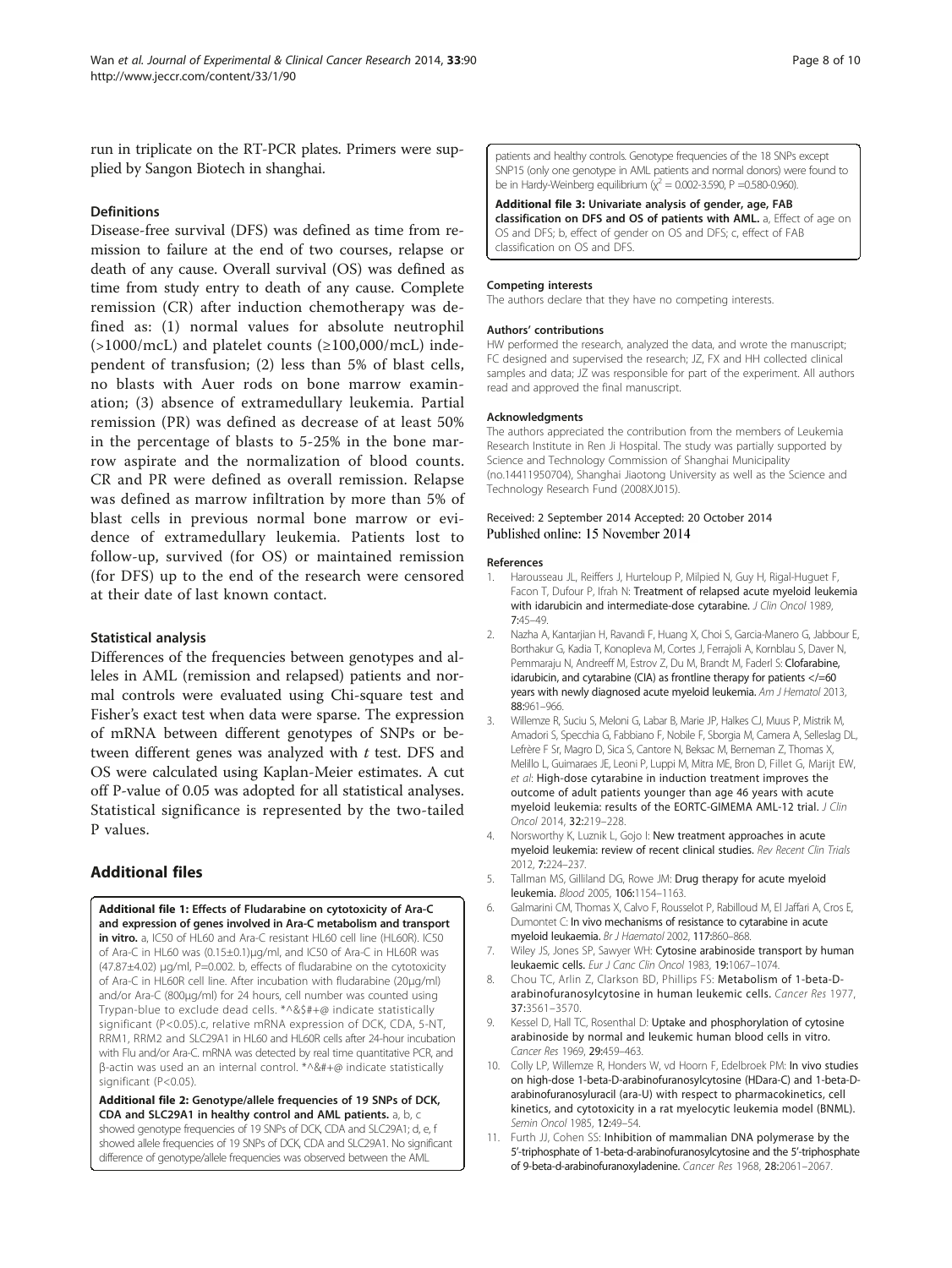- <span id="page-8-0"></span>12. Graham FL, Whitmore GF: Studies in mouse L-cells on the incorporation of 1-beta-D-arabinofuranosylcytosine into DNA and on inhibition of DNA polymerase by 1-beta-D-arabinofuranosylcytosine 5'-triphosphate. Cancer Res 1970, 30:2636–2644.
- 13. Jamieson GP, Finch LR, Snook M, Wiley JS: Degradation of 1-beta-Darabinofuranosylcytosine 5'-triphosphate in human leukemic myeloblasts and lymphoblasts. Cancer Res 1987, 47:3130–3135.
- 14. Galmarini CM, Graham K, Thomas X, Calvo F, Rousselot P, El Jafaari A, Cros E, Mackey JR, Dumontet C: Expression of high Km 5'-nucleotidase in leukemic blasts is an independent prognostic factor in adults with acute myeloid leukemia. Blood 2001, 98:1922–1926.
- 15. Coleman CN, Stoller RG, Drake JC, Chabner BA: Deoxycytidine kinase: properties of the enzyme from human leukemic granulocytes. Blood 1975, 46:791–803.
- 16. Cory JG, Chiba P: Combination chemotherapy directed at the components of nucleoside diphosphate reductase. Pharmacol Ther 1985, 29:111–127.
- 17. Meuth M, Green H: Alterations leading to increased ribonucleotide reductase in cells selected for resistance to deoxynucleosides. Cell 1974, 3:367–374.
- 18. Smid K, Bergman AM, Eijk PP, Veerman G, van Haperen VW, van den Ijssel P, Ylstra B, Peters GJ: Micro-array analysis of resistance for gemcitabine results in increased expression of ribonucleotide reductase subunits. Nucleosides Nucleotides Nucleic Acids 2006, 25:1001–1007.
- 19. Shewach DS, Reynolds KK, Hertel L: Nucleotide specificity of human deoxycytidine kinase. Mol Pharmacol 1992, 42:518–524.
- 20. Tang J, Xie X, Zhang X, Qiao X, Jiang S, Shi W, Shao Y, Zhou X: Long term cultured HL-60 cells are intrinsically resistant to Ara-C through high CDA activity. Front Biosci (Landmark Ed) 2012, 17:569–574.
- 21. Tomikawa A, Yamaguchi T, Kawaguchi T, Shudo K, Saneyoshi M: Chiral influences of feedback inhibition with dCTP on murine deoxycytidine kinase. Nucleic Acids Symp Ser 1997, 37:181–182.
- 22. Cai J, Damaraju VL, Groulx N, Mowles D, Peng Y, Robins MJ, Cass CE, Gros P: Two distinct molecular mechanisms underlying cytarabine resistance in human leukemic cells. Cancer Res 2008, 68:2349–2357.
- 23. Veuger MJ, Heemskerk MH, Honders MW, Willemze R, Barge RM: Functional role of alternatively spliced deoxycytidine kinase in sensitivity to cytarabine of acute myeloid leukemic cells. Blood 2002, 99:1373–1380.
- 24. Veuger MJ, Honders MW, Spoelder HE, Willemze R, Barge RM: Inactivation of deoxycytidine kinase and overexpression of P-glycoprotein in AraC and daunorubicin double resistant leukemic cell lines. Leuk Res 2003, 27:445–453.
- 25. Falk IJ, Fyrberg A, Paul E, Nahi H, Hermanson M, Rosenquist R, Höglund M, Palmqvist L, Stockelberg D, Wei Y, Gréen H, Lotfi K: Decreased survival in normal karyotype AML with single-nucleotide polymorphisms in genes encoding the AraC metabolizing enzymes cytidine deaminase and 5'-nucleotidase. Am J Hematol 2013, 88:1001–1006.
- 26. Mahlknecht U, Dransfeld CL, Bulut N, Kramer M, Thiede C, Ehninger G, Schaich M: SNP analyses in cytarabine metabolizing enzymes in AML patients and their impact on treatment response and patient survival: identification of CDA SNP C-451T as an independent prognostic parameter for survival. Leukemia 2009, 23:1929–1932.
- 27. Mitra AK, Crews KR, Pounds S, Cao X, Feldberg T, Ghodke Y, Gandhi V, Plunkett W, Dolan ME, Hartford C, Raimondi S, Campana D, Downing J, Rubnitz JE, Ribeiro RC, Lamba JK: Genetic variants in cytosolic 5'-nucleotidase II are associated with its expression and cytarabine sensitivity in HapMap cell lines and in patients with acute myeloid leukemia. J Pharmacol Exp Ther 2011, 339:9–23.
- 28. Fitzgerald SM, Goyal RK, Osborne WR, Roy JD, Wilson JW, Ferrell RE: Identification of functional single nucleotide polymorphism haplotypes in the cytidine deaminase promoter. Hum Genet 2006, 119:276–283.
- 29. Ueno H, Kiyosawa K, Kaniwa N: Pharmacogenomics of gemcitabine: can genetic studies lead to tailor-made therapy? Br J Cancer 2007, 97:145-151.
- 30. Gamazon ER, Lamba JK, Pounds S, Stark AL, Wheeler HE, Cao X, Im HK, Mitra AK, Rubnitz JE, Ribeiro RC, Raimondi S, Campana D, Crews KR, Wong SS, Welsh M, Hulur I, Gorsic L, Hartford CM, Zhang W, Cox NJ, Dolan ME: Comprehensive genetic analysis of cytarabine sensitivity in a cell-based model identifies polymorphisms associated with outcome in AML patients. Blood 2013, 121:4366–4376.
- 31. Kim KI, Huh IS, Kim IW, Park T, Ahn KS, Yoon SS, Yoon JH, Oh JM: Combined interaction of multi-locus genetic polymorphisms in cytarabine

arabinoside metabolic pathway on clinical outcomes in adult acute myeloid leukaemia (AML) patients. Eur J Cancer 2013, 49:403–410.

- 32. Mahfouz RZ, Jankowska A, Ebrahem Q, Gu X, Visconte V, Tabarroki A, Terse P, Covey J, Chan K, Ling Y, Engelke KJ, Sekeres MA, Tiu R, Maciejewski J, Radivoyevitch T, Saunthararajah Y: Increased CDA expression/activity in males contributes to decreased cytidine analog half-life and likely contributes to worse outcomes with 5-azacytidine or decitabine therapy. Clin Cancer Res 2013, 19:938-948.
- 33. Xu PP, Chen BA, Feng JF, Cheng L, Xia GH, Li YF, Qian J, Ding JH, Lu ZH, Wang XM, Xu K, Schultz M: Association of polymorphisms of cytosine arabinoside-metabolizing enzyme gene with therapeutic efficacy for acute myeloid leukemia. Chin Med J (Engl) 2012, 125:2137–2143.
- 34. Zeng H, Yu H, Lu L, Jain D, Kidd MS, Saif MW, Chanock SJ, Hartge P, PanScan Consortium, Risch HA: Genetic effects and modifiers of radiotherapy and chemotherapy on survival in pancreatic cancer. Pancreas 2011, 40:657-663.
- 35. Li L, Schaid DJ, Fridley BL, Kalari KR, Jenkins GD, Abo RP, Batzler A, Moon I, Pelleymounter L, Eckloff BW, Wieben ED, Sun Z, Yang P, Wang L: Gemcitabine metabolic pathway genetic polymorphisms and response in patients with non-small cell lung cancer. Pharmacogenet Genom 2012, 22:105–116.
- 36. Flach J, Dicker F, Schnittger S, Schindela S, Kohlmann A, Haferlach T, Kern W, Haferlach C: An accumulation of cytogenetic and molecular genetic events characterizes the progression from MDS to secondary AML: an analysis of 38 paired samples analyzed by cytogenetics, molecular mutation analysis and SNP microarray profiling. Leukemia 2011, 25:713–718.
- 37. Foran JM: New prognostic markers in acute myeloid leukemia: perspective from the clinic. Hematology Am Soc Hematol Educ Program 2010, 2010:47–55.
- 38. Prébet T, Boissel N, Reutenauer S, Thomas X, Delaunay J, Cahn JY, Pigneux A, Quesnel B, Witz F, Thépot S, Ugo V, Terre C, Recher C, Tavernier E, Hunault M, Esterni B, Castaigne S, Guilhot F, Dombret H, Vey N, Acute Leukemia French Association; Groupe Ouest-Est des leucémies et autres maladies du sang (GOELAMS); Core Binding Factor Acute Myeloid Leukemia (CBF AML) intergroup: Acute myeloid leukemia with translocation (8;21) or inversion (16) in elderly patients treated with conventional chemotherapy: a collaborative study of the French CBF-AML intergroup. J Clin Oncol 2009, 27:4747–4753.
- 39. Baralle M, Pastor T, Bussani E, Pagani F: Influence of Friedreich ataxia GAA noncoding repeat expansions on pre-mRNA processing. Am J Hum Genet 2008, 83:77–88.
- 40. Buratti E, Brindisi A, Pagani F, Baralle FE: Nuclear factor TDP-43 binds to the polymorphic TG repeats in CFTR intron 8 and causes skipping of exon 9: a functional link with disease penetrance. Am J Hum Genet 2004, 74:1322–1325.
- 41. Grabczyk E, Usdin K: The GAA\*TTC triplet repeat expanded in Friedreich's ataxia impedes transcription elongation by T7 RNA polymerase in a length and supercoil dependent manner. Nucleic Acids Res 2000, 28:2815–2822.
- 42. Yamauchi T, Negoro E, Kishi S, Takagi K, Yoshida A, Urasaki Y, Iwasaki H, Ueda T: Intracellular cytarabine triphosphate production correlates to deoxycytidine kinase/cytosolic 5'-nucleotidase II expression ratio in primary acute myeloid leukemia cells. Biochem Pharmacol 2009, 77:1780–1786.
- 43. Hubeek I, Stam RW, Peters GJ, Broekhuizen R, Meijerink JP, van Wering ER, Gibson BE, Creutzig U, Zwaan CM, Cloos J, Kuik DJ, Pieters R, Kaspers GJ: The human equilibrative nucleoside transporter 1 mediates in vitro cytarabine sensitivity in childhood acute myeloid leukaemia. Br J Cancer 2005, 93:1388–1394.
- 44. Jin G, Matsushita H, Asai S, Tsukamoto H, Ono R, Nosaka T, Yahata T, Takahashi S, Miyachi H: FLT3-ITD induces ara-C resistance in myeloid leukemic cells through the repression of the ENT1 expression. Biochem Biophys Res Commun 2009, 390:1001–1006.
- 45. Hubeek I, Peters GJ, Broekhuizen AJ, Talianidis I, van Meeteren AY S, van Wering ER, Gibson B, Creutzig U, Kaspers GJ: Immunocytochemical detection of deoxycytidine kinase in pediatric malignancies in relation to in vitro cytarabine sensitivity. Nucleosides Nucleotides Nucleic Acids 2004, 23:1351–1356.
- 46. Song JH, Kim SH, Kweon SH, Lee TH, Kim HJ, Kim HJ, Kim TS: Defective expression of deoxycytidine kinase in cytarabine-resistant acute myeloid leukemiacells. Int J Oncol 2009, 34:1165–1171.
- 47. Galmarini CM, Thomas X, Graham K, El Jafaari A, Cros E, Jordheim L, Mackey JR, Dumontet C: Deoxycytidine kinase and cN-II nucleotidase expression in blast